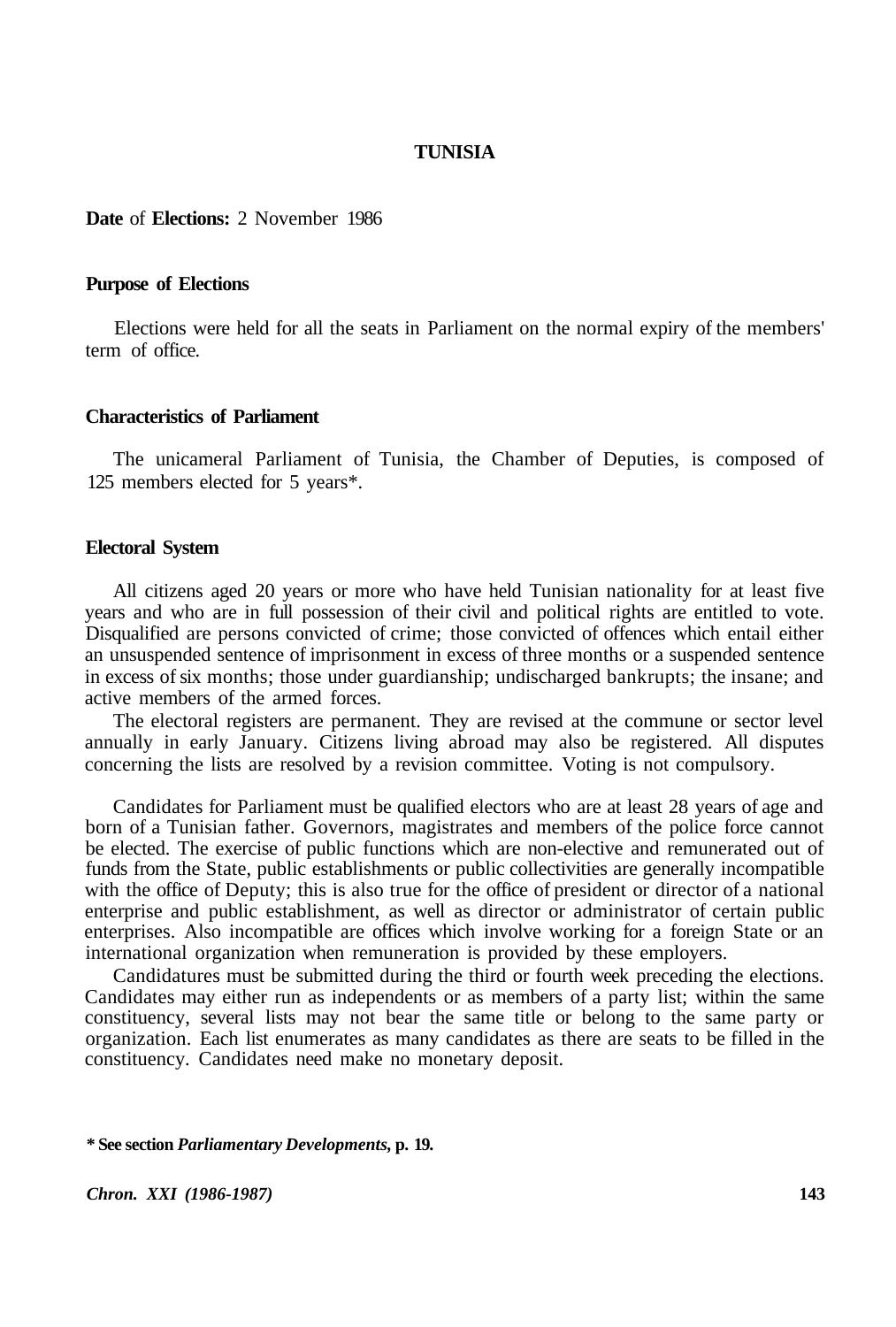Tunisia is divided into 23 electoral constituencies. In each, four to seven candidates, who appear on lists, are elected by simple majority. The elector casts as many votes as there are seats to be filled and, in so doing, may cross out names or split his vote among candidates of different lists. Should only one list be presented, the candidates on it who have obtained the greatest number of votes are declared elected. In case of vote splitting, the seats to be filled are allotted to the candidates of the different lists in the order of votes obtained.

A parliamentary seat which falls vacant between general elections is filled through a by-election held within three months. No by-elections are, however, held within the last 12 months of the expiry of the legislature's term.

## **General Considerations and Conduct** of **the Elections**

The election date was set on 14 August 1986, and the campaign officially began on 20 October.

The Patriotic Union fielded candidates in all 23 constituencies for the totality of the parliamentary seats. Its lists were made up of candidates designated by the ruling Socialist Destourian Party *(Parti socialiste destourien -* PSD) and representatives of four national organizations - the employers', farmers' and women's unions, as well as the General Union of Tunisian Workers (UGTT). The PSD had been founded in 1934 by President of the Republic Habib Bourguiba. All opposition parties boycotted the poll due to alleged electoral irregularities. A total of 15 independent candidates on two different lists were also in the running.

On polling day, the PSD, allied with the national organizations under the Patriotic Union banner, won all 125 seats by strong margins. The independents' lists were officially maintained although they had declared their withdrawal on the eve of the polls.

President Bourguiba returned his Government on 5 November. The Prime Minister is Mr. Rachid Sfar.

**Statistics** 

### 1. *Results of the Elections and Distribution of Seats in the Chamber of Deputies*

| Number of registered electors 2,622,482 |  |
|-----------------------------------------|--|
| Voters 2,175,093 $(82.94\%)$            |  |
| Void or blank ballot papers 10,036      |  |
| Valid votes $2,165,057$                 |  |
|                                         |  |
| Political Group g g g g                 |  |
| Socialist Destourian Party (PSD) 125    |  |